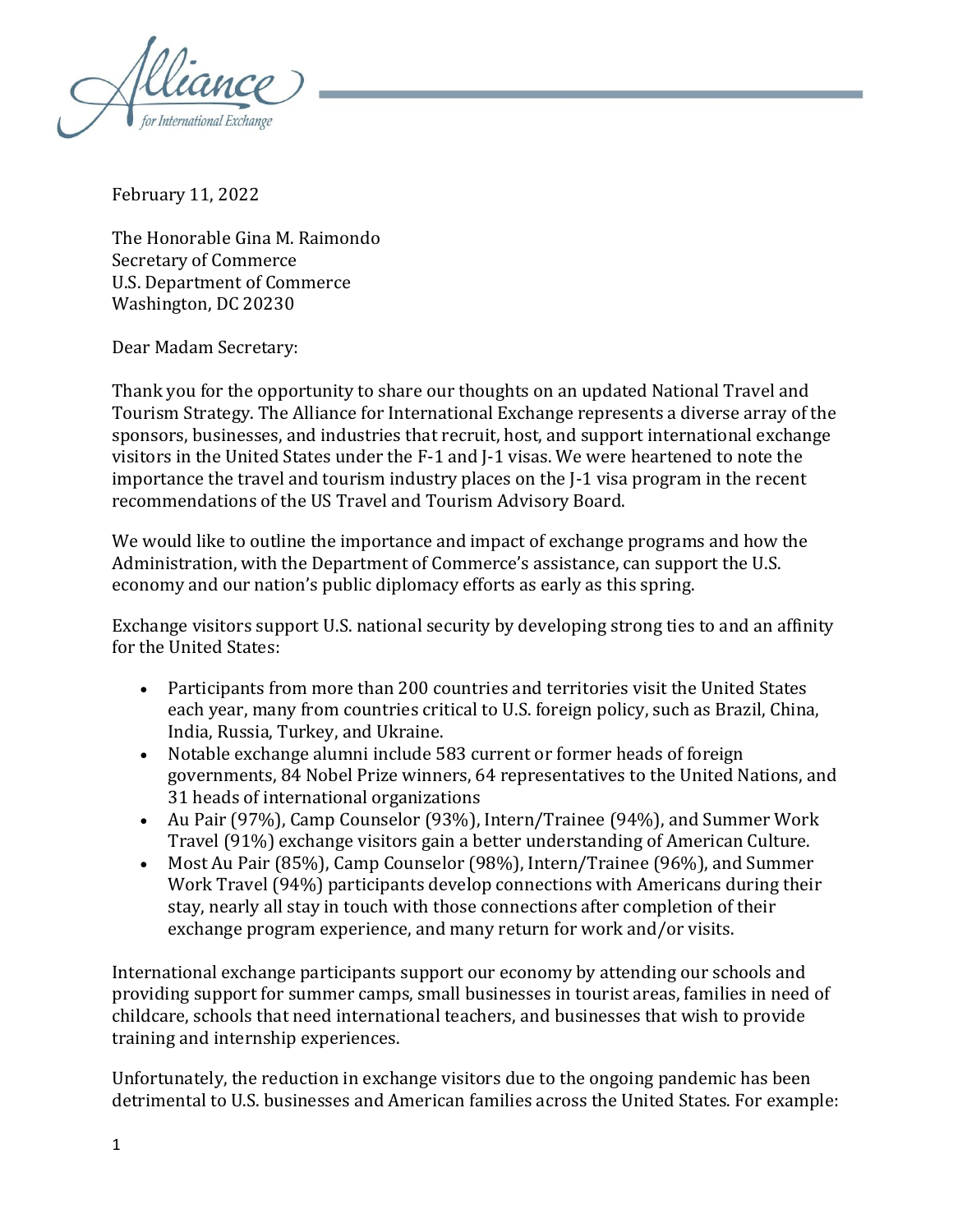

- An estimated 6,500 jobs and \$303 million were lost in 2020
- \$1.23 billion in financial fallout that year by employers and others who sponsor and support cultural exchange visitors
- Out of 665 seasonal businesses and summer camps surveyed nationwide, 60 percent of respondents said that they lost revenue in 2021 and 60 percent had to reduce store hours or close business locations
- Businesses reported a total loss of \$153,355,067 in 2021, averaging \$320,827 per business
- 90 percent of respondents of a recent survey stated that they did not meet their peak staffing needs without J-1 exchange visitors, which contributed to staff burnout (87%) and lower quality of customer service or longer customer wait times (82%).

The processing of J-1 visas slowed considerably during the pandemic due to embassy closures and reduced capacity:

- Program sponsors in a 2021 survey indicated a 75 percent decrease in visa processing of their participants in 2021 as compared to the total number of exchange visas in 2019
- Intern, Camp, and Trainee programs have been hit particularly hard (85%, 80%, 77% respective declines).

While we had hoped that embassies would be operating by now at a somewhat increased capacity, J-visa applicants continue to face challenges obtaining their visas due to backlogs in visa processing and lengthy wait times for visa interviews. We understand that the U.S. Department of State has worked during the pandemic to adjust its guidelines and has sought to help facilitate exchange programs during this difficult time. We believe more can be done, however. We suggest the Administration take the below steps.

**Ensure exchange visas are prioritized.** Given the importance of these programs to our foreign policy and to address the economic crisis gripping American schools, employers, and families, exchange visitors should be a top priority. Prioritization should be extended to F-1 and both J-1 educational and cultural exchange visas. Visitors on all these programs are equally critical to U.S. foreign policy and our economy.

**Ensure adoption, and indefinite extension, of the visa interview waiver.** We applaud the Department of State's extension of the visa interview waiver to non-immigrant visa applicants. The policy, however, is at the discretion of consular officers and, thus, has been inconsistently implemented. The waivers should be uniformly applied and mandatory across embassies as they not only serve to advance foreign policy goals, but also aid consular staff in reducing the volume of in-person visa processing. Also, because we do not know yet how long the pandemic will last and are sure that the impact will continue for some time, interview waivers for these applicants should be waived indefinitely. Doing so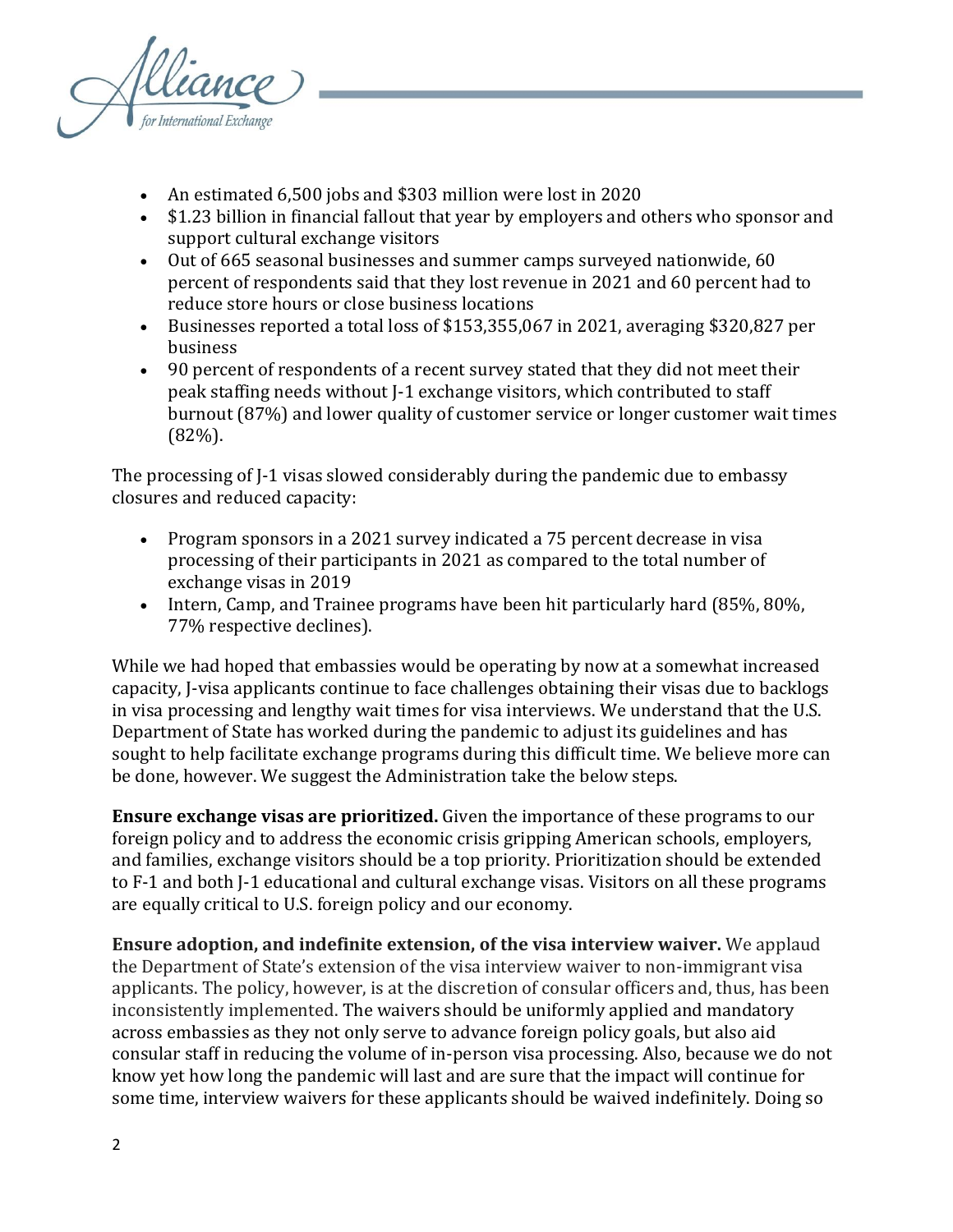

would allow program sponsors and others to plan appropriately. The Department of State should seek input from the exchange community and provide adequate lead time before interviews are restored. Finally, implementing the interview waiver now across all embassies would yield immediate benefits, with many more applicants able to reach the U.S. as early as this spring. That would help exchange programs return to pre-pandemic participation levels.

**Modernize visa processing and advance DEIA through online interviews.** The Consular Affairs Bureau can facilitate international exchange by holding some visa application interviews online. That would also advance the Administration's goal of fostering greater diversity, equity, inclusion, and accessibility among exchange participants. Ensuring that interviews are accessible to all interested applicants would lift the burden on applicants who live in remote areas, have disabilities, and/or are disproportionately impacted by the requirement of in-person interviews. Online interviews would also allow increased processing in more countries, which would help achieve a return to pre-pandemic participation in exchange programs.

**Increase transparency about conditions at embassies and facilitate processing**. Sponsors of exchange programs and their in-country partners are operating in a chaotic environment where embassy capacity limitations are unpredictable, and delays or cancellations are very sudden. That means that many months of work at considerable expense are routinely wasted unnecessarily. Limitations are often explained as "safety protocols," but with the universal availability of vaccinations for embassy staff and other measures like making masking available for staff and visitors, it is difficult to understand what these protocols might be. Our community expects all embassies to be fully operational given the availability of vaccines and masks. The Department of State should conduct reviews of embassies that consistently process fewer visas, explain publicly the challenges and impediments they have discovered, and take steps to increase their capacity and processing capabilities. Greater transparency will help program sponsors and partners plan much better for the future.

**Surge resources to targeted embassies to meet demand**. The Department of State is aware of locations where there is a high demand for exchange visas based on past years and where visa applications are currently being filed. We urge the Department to implement a strategy where they provide additional resources for embassies in these areas that are experiencing increased demands. Because many programs are seasonal, the window for reviewing and granting visa applications is often very narrow. Therefore, time is of the essence and providing additional resources quickly is essential.

**Avoid Travel Bans in the Future and Accommodate Developing Countries.** We are all working to ensure the health and safety of exchange participants, our staff, and the communities that host them. While the U.S. has used country-specific travel bans to help stem the spread of Covid, the application of such bans has not necessarily reflected the